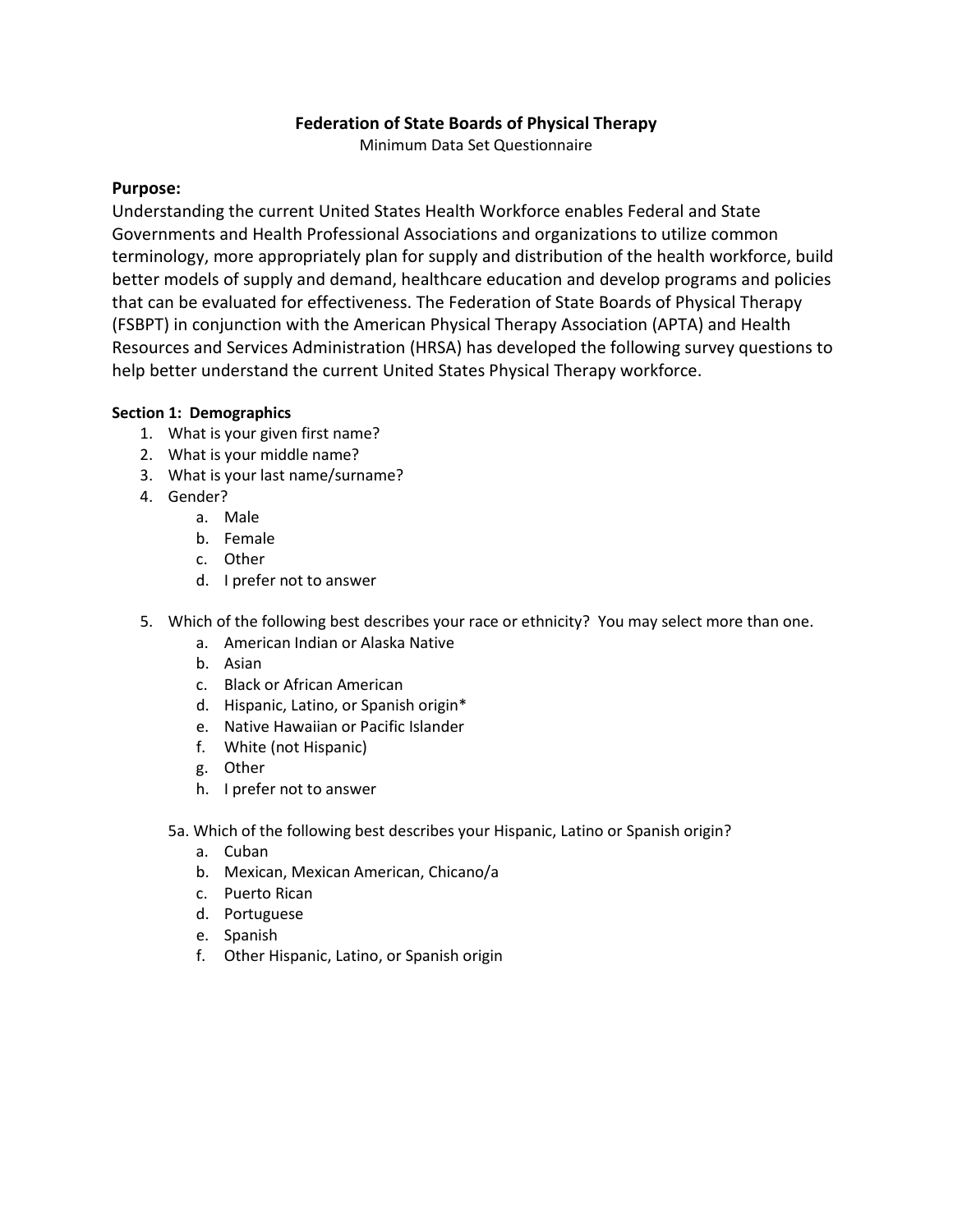### **Section 2: Licensure and Education**

- 1. Which license or certification do you hold?
	- a. Physical Therapist
	- b. Physical Therapist Assistant
	- c. Both
- 2. Enter your license number.
- 3. What is your entry-level physical therapy degree?
	- a. Certificate
	- b. Associate
	- c. Bachelors
	- d. Masters
	- e. Doctor of Physical Therapy
- 4. In which year did you earn your entry-level physical therapist or physical therapist assistant degree?
- 5. Did you complete your entry-level physical therapist or physical therapist assistant education in the United States?
	- a. Yes
	- b. No

5a. In which state did you receive your entry-level physical therapist or physical therapist assistant education?

5b. In which country did you receive your entry-level physical therapist or physical therapist assistant education?

### **Section 3: Physical Therapy Employment Status**

- 1. Are you currently employed as a physical therapist or physical therapist assistant? This includes non-patient care or a non-clinical environment related to physical therapy.
	- a. Yes
	- b. No
- 2. Select the option that best describes your current employment situation.
	- a. Actively working in a field other than physical therapy
	- b. Unemployed, but seeking work in physical therapy
	- c. Unemployed, and not seeking work in physical therapy
	- d. Retired

**Section 4. Place of Practice/Work** You will have the opportunity to list up to three places of practice/work.

1. In which of the following areas is your PRIMARY place of practice/work?

Your Primary place of practice/work is where you spend the majority of your time. Select just one.

- a. Academic Institution (post secondary)
- b. Acute Care Hospital
- c. Home Care
- d. Inpatient Rehabilitation Facility
- e. Industry
- f. Non-patient care or non-clinical environment related to physical therapy (law, governmental or regulatory, medical sales, product development, public health, publishing, etc)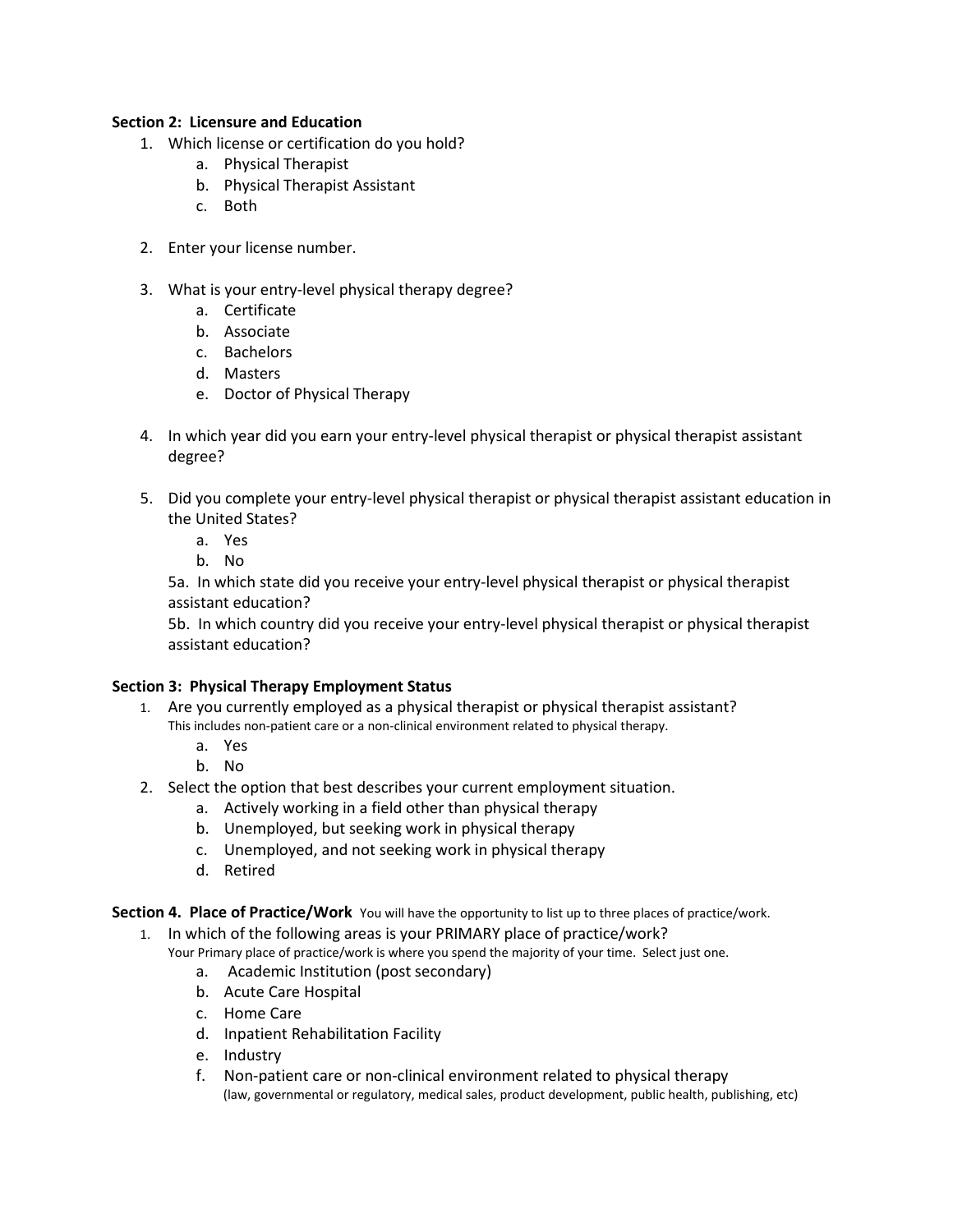- g. Outpatient Clinic affiliated with a hospital, health system, military or other government agency
- h. Outpatient Clinic not affiliated with a hospital, health system, military or other government agency
- i. Pediatric Clinic (non-school based)
- j. Skilled Nursing Facility, Long Term Care Facility, Assistive Living Facility or Group Home
- k. School System
- l. Other, please specify
- 2. What is the zip code where your PRIMARY place of practice/work is located?
- 3. Do you have a SECONDARY place of employment?
	- a. No
	- b. Yes
- 4. In which of the following areas is your SECONDARY place of practice/work?
	- Your Primary place of practice/work is where you spend the majority of your time.
		- a. Academic Institution (post secondary)
		- b. Acute Care Hospital
		- c. Home Care
		- d. Inpatient Rehabilitation Facility
		- e. Industry
		- f. Non-patient care or non-clinical environment related to physical therapy (law, governmental or regulatory, medical sales, product development, public health, publishing, etc)
		- g. Outpatient Clinic affiliated with a hospital, health system, military or other government agency
		- h. Outpatient Clinic not affiliated with a hospital, health system, military or other government agency
		- i. Pediatric Clinic (non-school based)
		- j. Skilled Nursing Facility, Long Term Care Facility, Assistive Living Facility or Group Home
		- k. School System
		- l. Other, please specify
- 5. What is the zip code where your SECONDARY place of practice/work is located?
- 6. Do you have a third place of employment?
	- a. No
	- b. Yes
- 7. In which of the following areas is your TERTIARY place of practice/work? Your Primary place of practice/work is where you spend the majority of your time.
	- a. Academic Institution (post secondary)
	- b. Acute Care Hospital
	- c. Home Care
	- d. Inpatient Rehabilitation Facility
	- e. Industry
	- f. Non-patient care or non-clinical environment related to physical therapy (law, governmental or regulatory, medical sales, product development, public health, publishing, etc)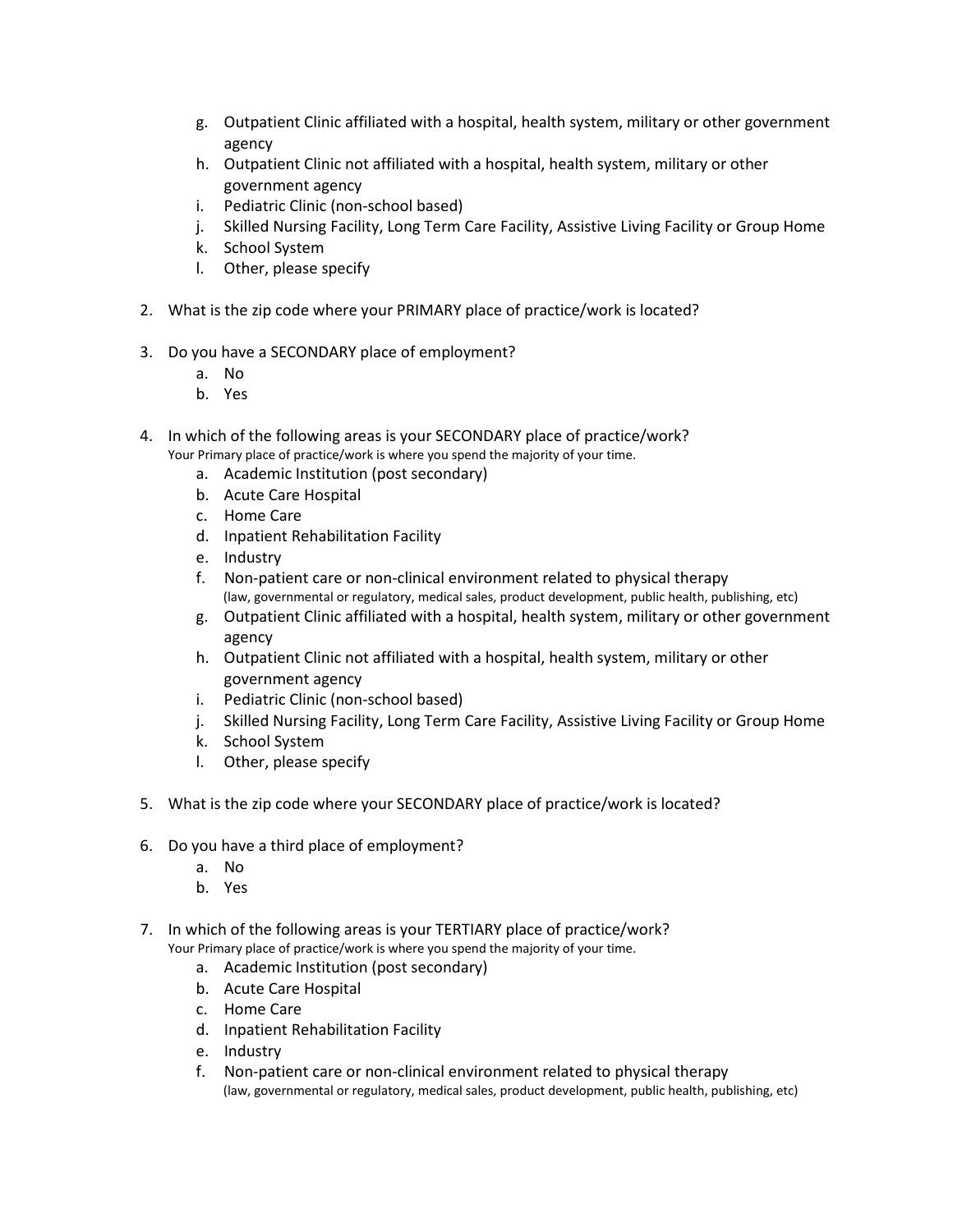- g. Outpatient Clinic affiliated with a hospital, health system, military or other government agency
- h. Outpatient Clinic not affiliated with a hospital, health system, military or other government agency
- i. Pediatric Clinic (non-school based)
- j. Skilled Nursing Facility, Long Term Care Facility, Assistive Living Facility or Group Home
- k. School System
- l. Other, please specify
- 8. What is the zip code where your TERTIARY place of practice/work is located?

#### **Section 5. Practice/Work Characteristics**

- 1. How would you characterize your current employment status? (select just one)
	- a. Self-employed
	- b. Employed
	- c. Combination of self employed and employed
- 2. Is any portion of your clinical work conducted through "Telehealth" or "Telemedicine? Telemedicine is the provision of health care services to a patient from a health care provider who is at a site other than where the patient is located using telecommunications technology.
	- a. Yes
	- b. No
- 3. What age ranges do you predominantly work within your PRIMARY, SECONDARY, or TERTIARY clinical practice/work setting? Check all that apply, but only if you see that population group on a regular basis. (age ranges are approximate)

|                                    | Primary<br>Practice/Work<br>Setting |  |            | Secondary<br>Practice/Work<br>Setting | Tertiary<br>Practice/Work Setting |     |
|------------------------------------|-------------------------------------|--|------------|---------------------------------------|-----------------------------------|-----|
|                                    | N/A<br>Yes                          |  | N/A<br>Yes |                                       | Yes                               | N/A |
| Infants & Toddlers (Birth-3 years) |                                     |  |            |                                       |                                   |     |
| Early Childhood (4-6 yrs)          |                                     |  |            |                                       |                                   |     |
| Middle-Late Childhood (7-12 yrs)   |                                     |  |            |                                       |                                   |     |
| Adolescence (13-19 yrs)            |                                     |  |            |                                       |                                   |     |
| Adult (20-64 yrs)                  |                                     |  |            |                                       |                                   |     |
| Geriatrics (65+yrs)                |                                     |  |            |                                       |                                   |     |

4. Which of the following types of injuries or conditions do you predominantly see in your PRIMARY, SECONDARY, or TERTIARY clinical practice/work setting? Check all that apply, but only if you see that population group on a regular basis.

|                      | Primary       |  | Secondary     |     | Tertiary              |     |
|----------------------|---------------|--|---------------|-----|-----------------------|-----|
|                      | Practice/Work |  | Practice/Work |     | Practice/Work Setting |     |
|                      | Setting       |  | Setting       |     |                       |     |
|                      | N/A<br>Yes    |  | Yes           | N/A | Yes                   | N/A |
| Orthopedic or Sports |               |  |               |     |                       |     |
| Neurologic           |               |  |               |     |                       |     |
| Oncology             |               |  |               |     |                       |     |
| Women's Health       |               |  |               |     |                       |     |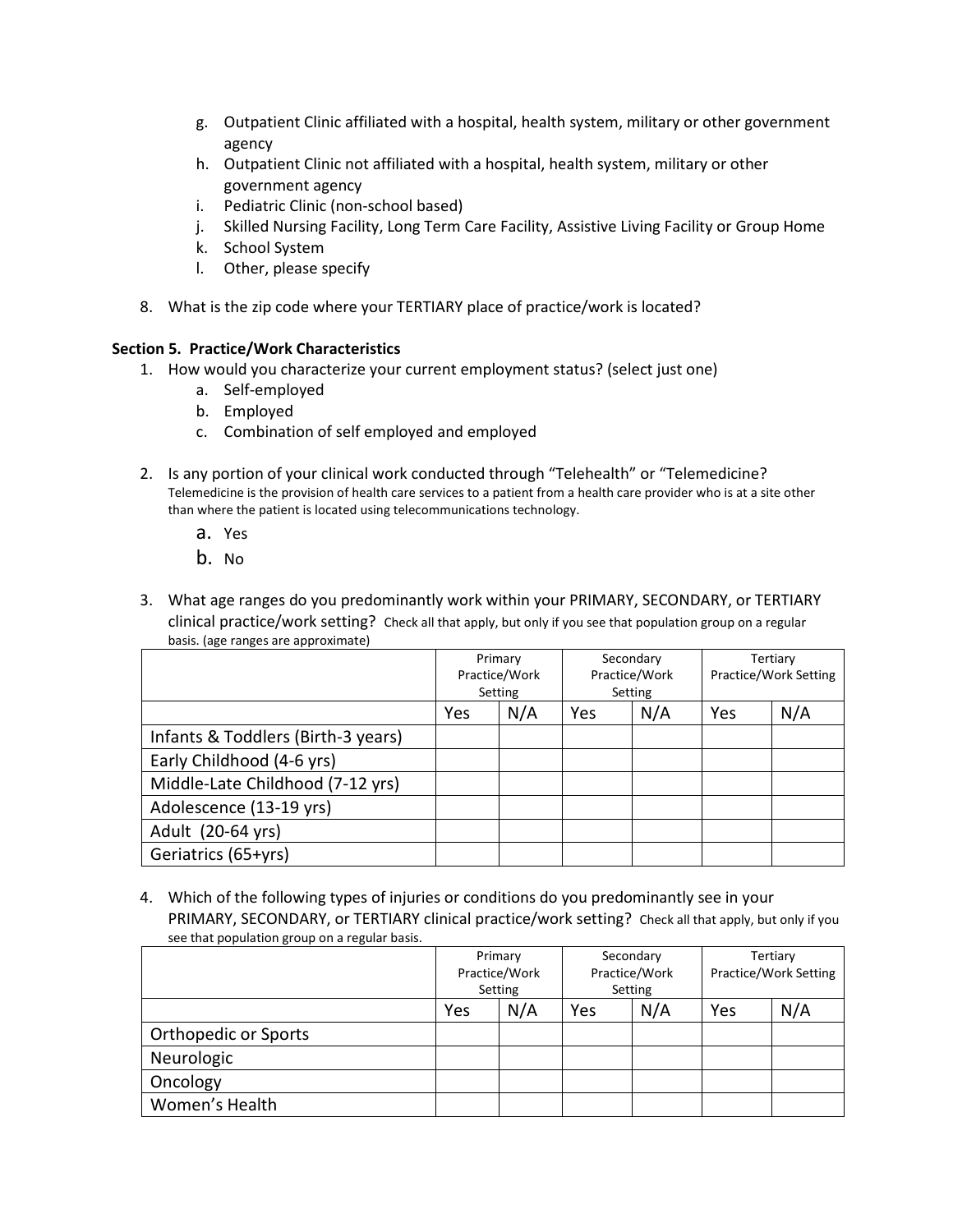| Cardiovascular or Pulmonary      |  |  |  |
|----------------------------------|--|--|--|
| Industrial or Work Related       |  |  |  |
| Integumentary or Wound Care      |  |  |  |
| Wellness, Prevention, or Health  |  |  |  |
| Chronic infectious and metabolic |  |  |  |
| disorders (AIDs, Diabetes, etc)  |  |  |  |
| Other, Please Specify            |  |  |  |

5. On average, how many total hours per week do you work in the field of physical therapy (clinical and non-clinical) for your PRIMARY, SECONDARY, or TERTIARY practice/work settings (include per diem work)?

|               | Hours per week |      |           |           |       |     |  |  |  |  |
|---------------|----------------|------|-----------|-----------|-------|-----|--|--|--|--|
|               | N/A            | $17$ | $17 - 24$ | $25 - 34$ | 35-40 | >40 |  |  |  |  |
| Primary       |                |      |           |           |       |     |  |  |  |  |
| Practice/Work |                |      |           |           |       |     |  |  |  |  |
| Secondary     |                |      |           |           |       |     |  |  |  |  |
| Practice/Work |                |      |           |           |       |     |  |  |  |  |
| Tertiary      |                |      |           |           |       |     |  |  |  |  |
| Practice/Work |                |      |           |           |       |     |  |  |  |  |

6. What PERCENTAGE of your time working do you spend in each of the following categories? Make sure that the amount of time from all categories equal 100%

|                       | 0 | 10 | 20 | 30 | 40 | 50 | 60 | 70 | 80 | 90 | 100 |
|-----------------------|---|----|----|----|----|----|----|----|----|----|-----|
| <b>Direct Patient</b> |   |    |    |    |    |    |    |    |    |    |     |
| Care                  |   |    |    |    |    |    |    |    |    |    |     |
| Teaching in an        |   |    |    |    |    |    |    |    |    |    |     |
| Academic PT or        |   |    |    |    |    |    |    |    |    |    |     |
| PTA program           |   |    |    |    |    |    |    |    |    |    |     |
| Administration        |   |    |    |    |    |    |    |    |    |    |     |
| Research              |   |    |    |    |    |    |    |    |    |    |     |
| Other                 |   |    |    |    |    |    |    |    |    |    |     |

7. How many weeks per year do you typically work, including direct patient care and non-patient care such as administration, research or teaching? Do not include paid time off. Make sure that the amount of time fromall practice/work settings does not exceed 52.

|                 | ີ | 10 | 16 | 21<br>ᅀ | 26 | 31 | 36 | 42 | 47 | - -<br>ے ر |
|-----------------|---|----|----|---------|----|----|----|----|----|------------|
| PRIMARY         |   |    |    |         |    |    |    |    |    |            |
| SECONDARY       |   |    |    |         |    |    |    |    |    |            |
| <b>TERTIARY</b> |   |    |    |         |    |    |    |    |    |            |

- 8. What are your employment plans for the next 12 months?
	- a. No planned change
	- b. Increase my hours in the field of physical therapy
	- c. Decrease my hours in the field of physical therapy